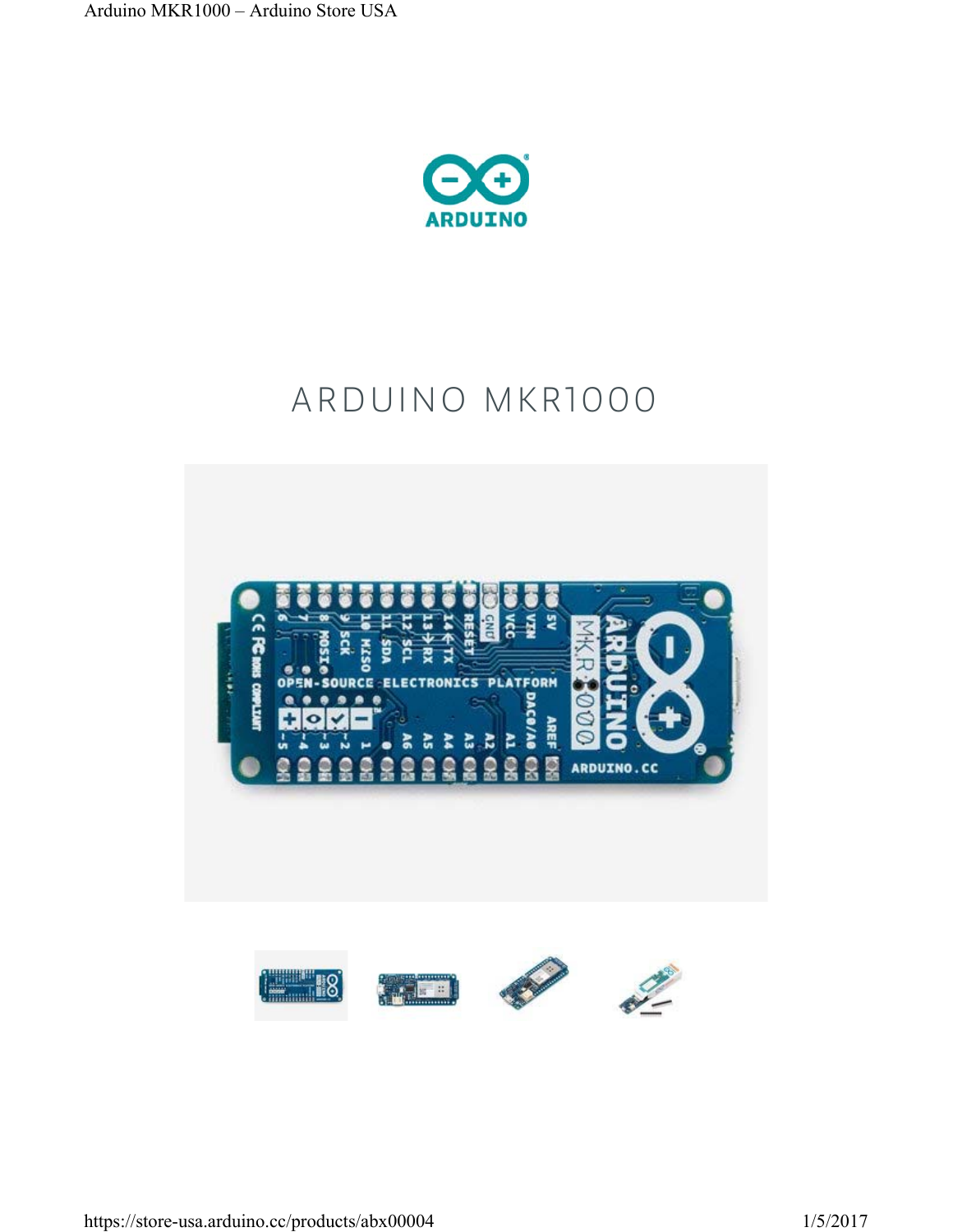MKR1000 combines the functionality of the Zero and the WiFi Shield. Perfect for IoT projects!

#### **Overview**

Arduino MKR1000 has been designed to offer a practical and cost effective solution for makers seeking to add WiFi connectivity to their projects with minimal previous experience in networking. The design includes a Li-Po charging circuit that allows the Arduino MKR1000 to run on battery power or external 5V, charging the Li-Po battery while running on external power. Switching from one source to the other is done automatically.

### **Technology**

MKR1000 has a good 32 bit computational power similar to the Zero board, the usual rich set of I/O interfaces, low power WiFi with a Cryptochip for secure communication, and the ease of use of the Arduino Software (IDE) for code development and programming. All these features make this board the preferred choice for the emerging IoT battery-powered projects in a compact form factor. The board will be shipped with male strip header not mounted so you can adapt the board to your project by easily soldering them.

#### Important note

Unlike most Arduino boards, the MKR1000 runs at 3.3V. The maximum voltage that the I/O pins can tolerate is 3.3V. Applying voltages higher than 3.3V to any I/O pin could damage the board. While output to 5V digital devices is possible, bidirectional communication with 5V devices needs proper level shifting. Li-Po batteries are charged at 4,2V with a current that is usually half of the nominal capacity (C/2).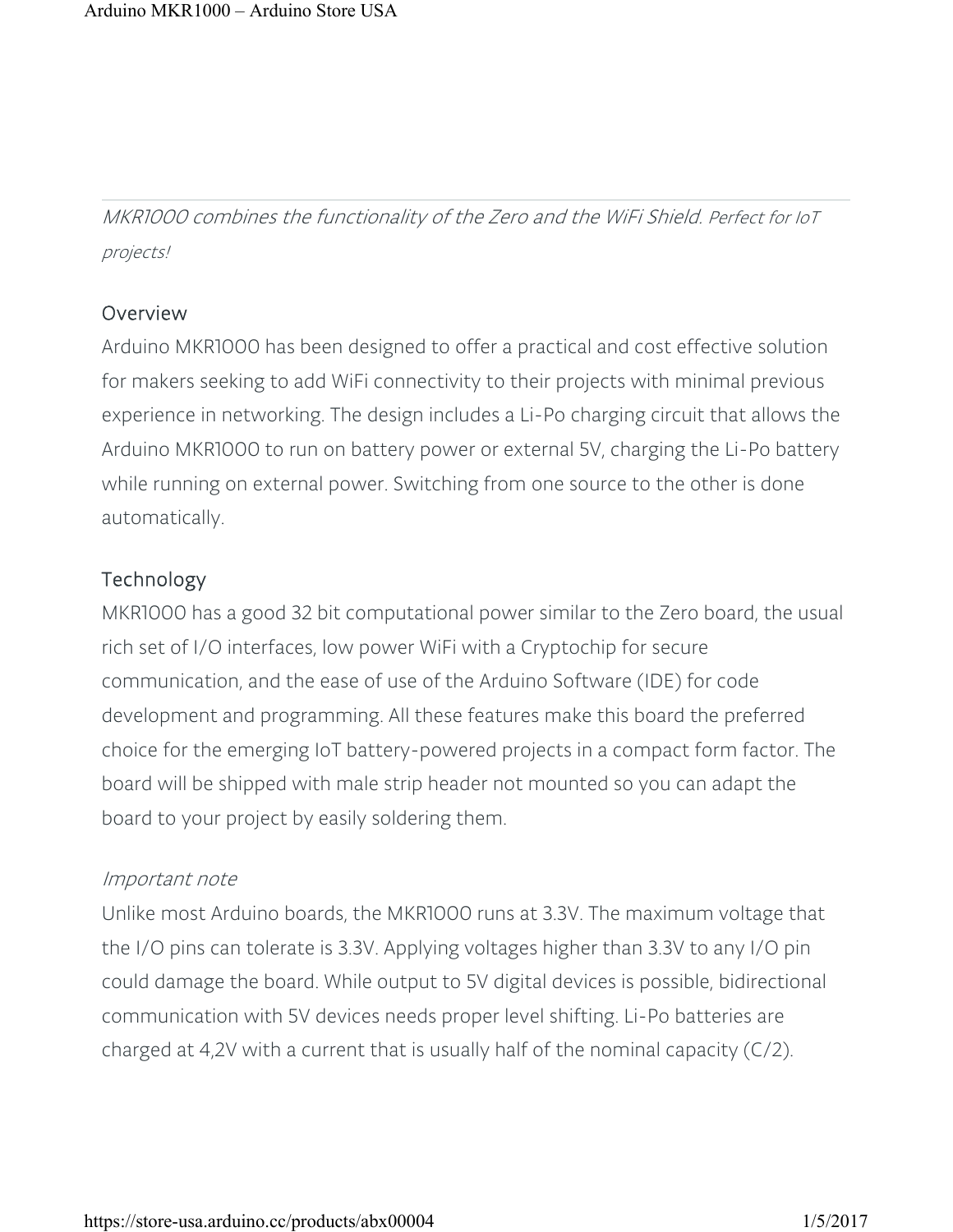For Arduino MKR1000 we use a specialized chip that has a preset charging current of 350mAh. This means that the MINIMUM capacity of the Li-Po battery shall be 700 mAh. Smaller cells will be damaged by this current and may overheat, develop internal gasses and explode, setting on fire the surroundings. We strongly recommend that you select a Li-Po battery of at least 700mAh capacity. A bigger cell will take more time to charge, but won't be harmed or overheated. The chip is programmed with 4 hours of charging time, then it goes into automatic sleep mode. This will limit the amount of charge to max 1400 mAh per charging round.

| Microcontroller                | SAMD21 Cortex-MO+                           |
|--------------------------------|---------------------------------------------|
| <b>Operating Voltage</b>       | 3.3V                                        |
| USBInput Voltage (recommended) | 5 V                                         |
| Digital I/O Pins               | 8                                           |
| PWM Digital I/O Pins           | $\overline{4}$                              |
| 1Analog Input Pins             | 6                                           |
| Analog Output Pins             | 1                                           |
| Flash Memory                   | 256 Kb                                      |
| <b>SRAM</b>                    | 32 Kb                                       |
| Clock Speed                    | 48 Mhz                                      |
| Features                       | WiFi, Encryption Chip, LiPo Battery Charger |

WiFi, Encryption Chip, LiPo Battery Charger

## Documentation

The Arduino MKR1000 is open-source hardware! These are the relevant files:

## Schematics - Reference Design

If you want more information about programming the MKR1000 or how to interface hardware with it, please go to the Product Page. MKR1000 is programmed, as all the other Arduino boards with the Software (IDE) that you can download for free, with the addition of the Intel Curie core to download with Board Manager. To find